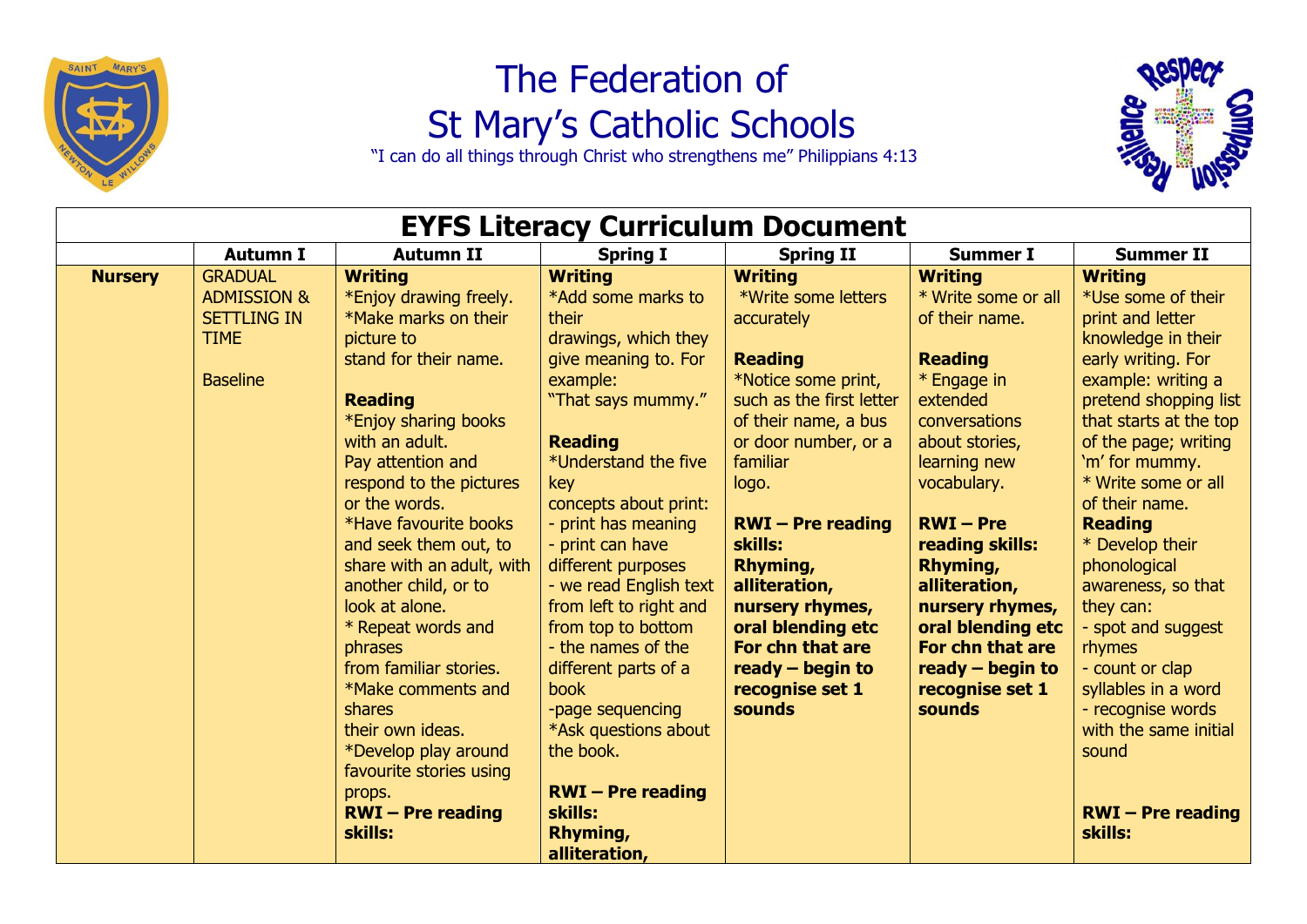|                                                                                                                                                                                                                                                                                                                                                                                                                       | <b>Rhyming, alliteration,</b><br>nursery rhymes, oral<br>blending etc                                                                                                                                                                                                                                                                                                                                  | nursery rhymes,<br>oral blending etc                                                                                                                                                                                                                                                                                |                                                                                                                                                                                                                                                                                                 |                                                                                                                                                                                                                                                                                                                                                                                           | Rhyming,<br>alliteration,<br>nursery rhymes,<br>oral blending etc<br>For chn that are<br>ready $-$ begin to<br>recognise and<br>write set 1 sounds                                                                                                                                                                                                                                                                                                                                                                                                                                 |
|-----------------------------------------------------------------------------------------------------------------------------------------------------------------------------------------------------------------------------------------------------------------------------------------------------------------------------------------------------------------------------------------------------------------------|--------------------------------------------------------------------------------------------------------------------------------------------------------------------------------------------------------------------------------------------------------------------------------------------------------------------------------------------------------------------------------------------------------|---------------------------------------------------------------------------------------------------------------------------------------------------------------------------------------------------------------------------------------------------------------------------------------------------------------------|-------------------------------------------------------------------------------------------------------------------------------------------------------------------------------------------------------------------------------------------------------------------------------------------------|-------------------------------------------------------------------------------------------------------------------------------------------------------------------------------------------------------------------------------------------------------------------------------------------------------------------------------------------------------------------------------------------|------------------------------------------------------------------------------------------------------------------------------------------------------------------------------------------------------------------------------------------------------------------------------------------------------------------------------------------------------------------------------------------------------------------------------------------------------------------------------------------------------------------------------------------------------------------------------------|
| <b>SETTLING IN</b><br><b>Reception</b><br><b>TIME</b><br><b>Baseline</b><br><b>Writing</b><br>* Write some or<br>all of their<br>name.<br>* Write some<br><b>letters</b><br>accurately<br><b>Reading</b><br>* Develop their<br>phonological<br>awareness, so<br>that they can:<br>- spot and<br>suggest rhymes<br>- count or clap<br>syllables in a<br>word<br>- recognise<br>words with the<br>same initial<br>sound | <b>Writing</b><br>*Use some of their print<br>and letter knowledge in<br>their early writing. For<br>example: writing a<br>pretend shopping list<br>that starts at the top of<br>the page; writing 'm' for<br>mummy.<br><b>Reading</b><br>*Read individual letters<br>by saying the sounds for<br>them.<br>*Read some letter<br>groups that each<br>represent one sound<br>and say sounds for<br>them. | <b>Writing</b><br>*Form lower-case and<br>capital letters<br>correctly<br><b>Reading</b><br>* Blend sounds into<br>words, so that they<br>can read short words<br>made up of known<br>letter- sound<br>correspondences.<br>*Read a few common<br>exception words<br>matched to the<br>school's phonic<br>programme. | <b>Writing</b><br>*Spell words by<br>identifying the sounds<br>and then writing the<br>sound with letter/s.<br><b>Reading</b><br>* Read simple<br>phrases and<br>sentences made up of<br>words with known<br>letter-sound<br>correspondences and,<br>where necessary, a<br>few exception words. | <b>Writing</b><br>*Write short<br>sentences with<br>words with known<br>sound-letter<br>correspondences<br>using a<br>capital letter and<br>full stop.<br><b>Reading</b><br>*Re-read books to<br>build up their<br>confidence in word<br>reading, their<br>fluency and their<br>understanding and<br>enjoyment.<br>*Re-read what<br>they have written<br>to check that it<br>makes sense. | <b>Writing ELG</b><br>*Write recognisable<br>letters, most of<br>which are correctly<br>formed;<br>-*Spell words by<br>identifying sounds in<br>them and<br>representing the<br>sounds with a<br>letter or letters;<br>*Write simple<br>phrases and<br>sentences that can<br>be read by others<br><b>Reading ELG</b><br>*Say a sound for<br>each letter in the<br>alphabet and at least<br>10 digraphs;<br>*Read words<br>consistent with their<br>phonic knowledge by<br>sound-blending;<br>*Read aloud simple<br>sentences and books<br>that are consistent<br>with their phonic |